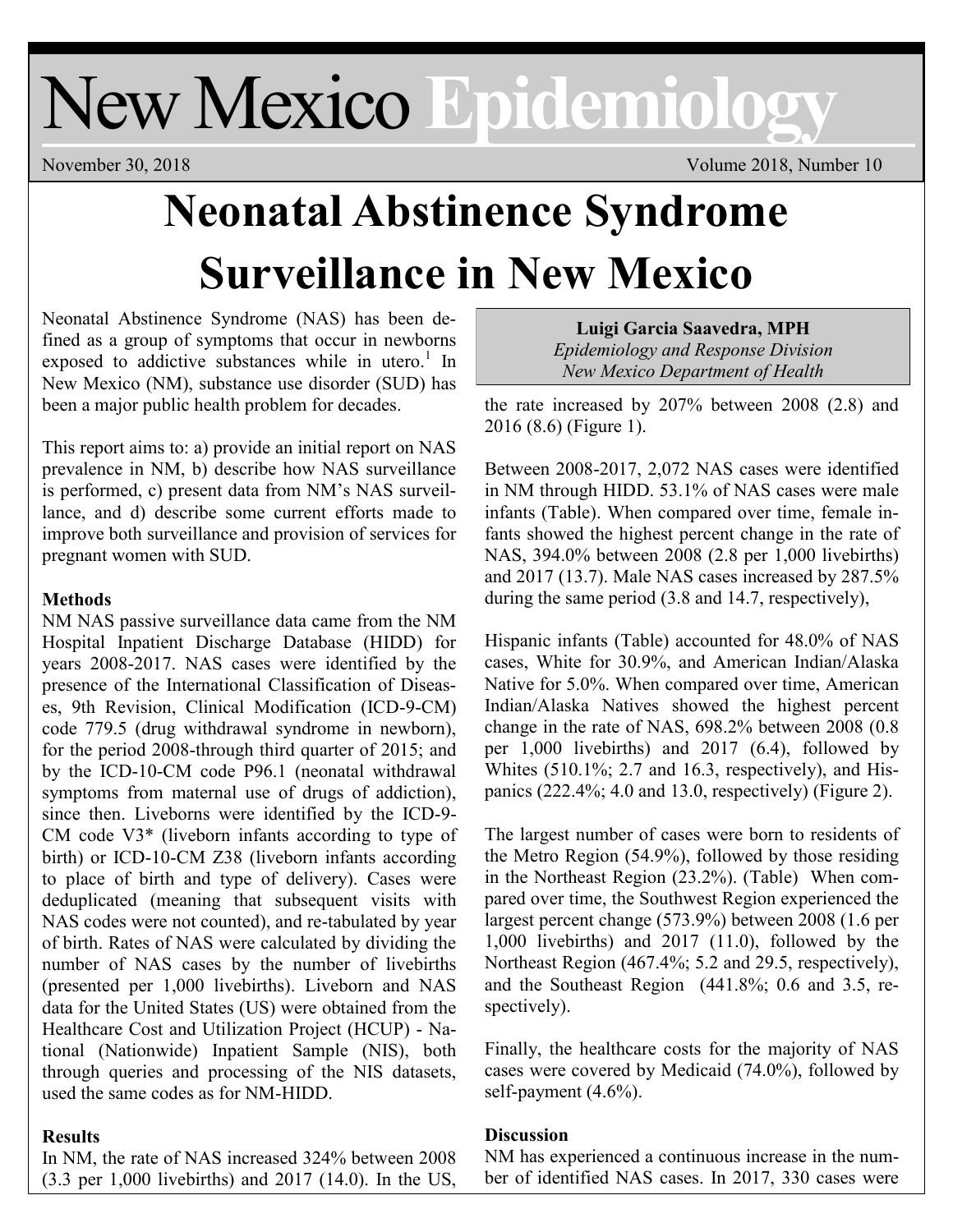identified, for a rate of 14.0 per 1,000 livebirths, an increase of 59.3% in the last five years, and of 324% since 2008.

In NM, most of the healthcare costs for NAS cases have been covered by Medicaid, similar to what has been found in other studies.<sup>2,3</sup> Although NM NAS cases were more likely to be male, Hispanic, and reside in the Metro Region, the largest increases since 2008 occurred among female infants, American Indian/Alaska Natives, and those residing in the Southwest Region.

In NM, NAS passive surveillance is conducted by locating the aforementioned diagnostic codes on any of the diagnosis fields of the neonate's entries on HIDD. In 2017-2018, NMDOH was one of three recipients of the "Building on Existing Infrastructure of Population-Based Birth Defects Surveillance Systems to Estimate the Incidence of Neonatal Abstinence Syndrome" funding from March of Dimes (MoD) to assess NAS surveillance using a 2015 birth cohort. Pursuant to this grant, chart reviews for mother and infant for all 2015 born NAS cases were conducted.

NAS cases were considered confirmed following parameters reported previously by Lind et al .<sup>4</sup> Initial results of that project revealed that ICD-9-CM code 779.5 and ICD-10-CM code P96.1 had a combined positive predictive value of 70.2%. Although the results indicate that NAS has been overestimated, the sensitivity and specificity of these same codes still need to be assessed.

Amidst the opioid epidemic in the US, the term neonatal opioid withdrawal syndrome (NOWS) has been coined to refer to NAS due specifically to opioids, $5$ either illegal or prescribed. Methadone and buprenorphine are medications used to treat opioid addiction, with the latter being found to show better results in reducing abstinence symptoms in newborns.  $6.7$  Data from the aforementioned March of Dimes NAS study found that 39.0% of mothers of NAS cases were on either methadone or buprenorphine treatment. The percent was 69.3% among those with a confirmed NAS diagnosis.



**Figure 1. Trends of NAS, New Mexico (2000-2017) and U.S. (2000-2016)**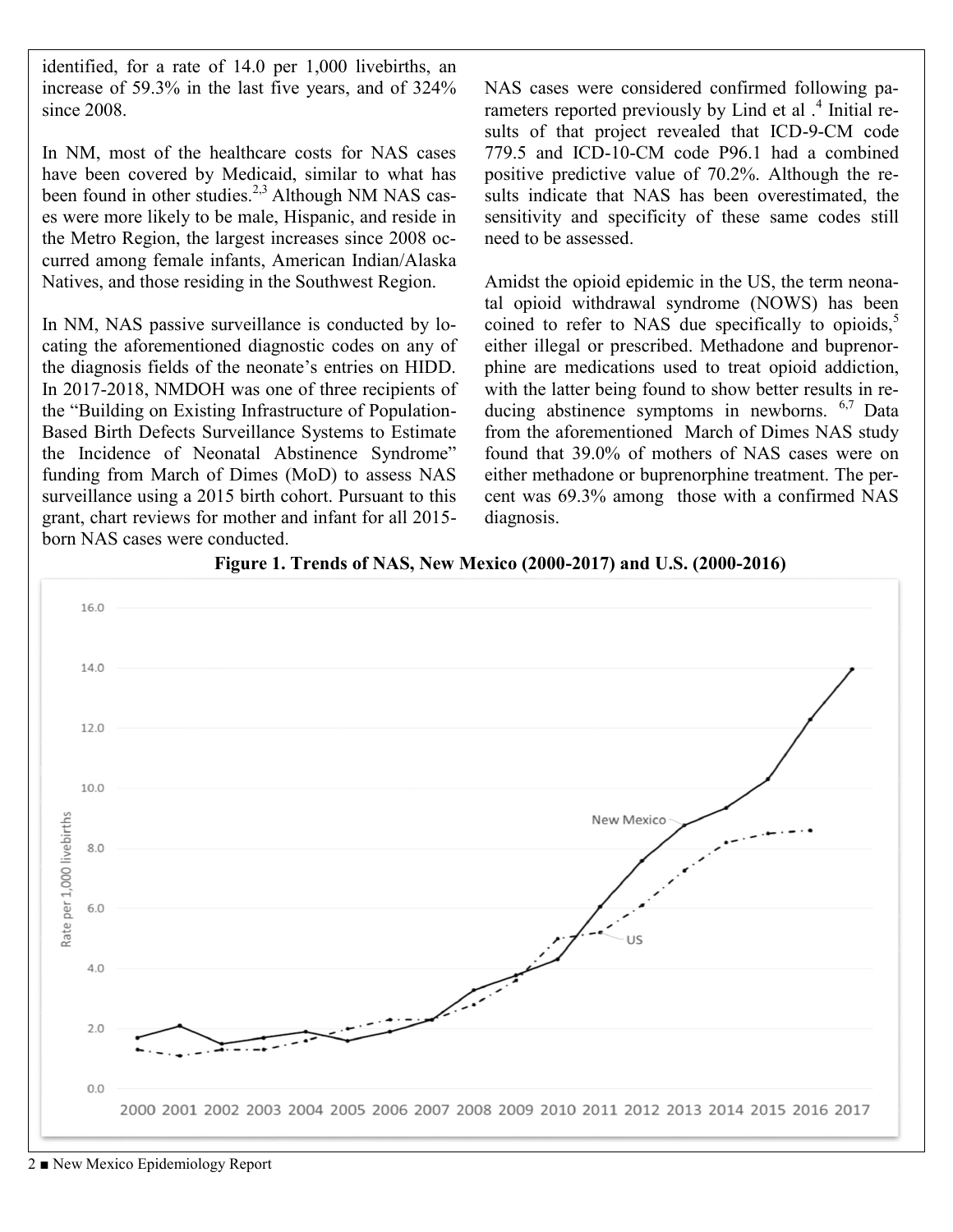This report is the first of its kind on NAS surveillance in NM. As stated, it is based on a particular set of diagnosis codes. Although used widely in many jurisdiction, these codes are but one of the methodologies used across the US to perform NAS surveillance, which include some states having made NAS a notifiable condition. Efforts like the MoD NAS project and the work of the Conference of State and Territorial Epidemiologist (CSTE) NAS Workgroup seek to find common standard definitions for NAS, which would allow for a better representation of this problem and permit adequate comparison across jurisdictions.

#### **Recommendations**

- 1. Having a standardized NAS case definition for surveillance is required to allow for sound comparison between jurisdictions and over time, to better estimate the impact of NAS.
- 2. Linking mother and infant records as part of NAS routine surveillance may allow for a more complete view of this problem, as maternal elements (i.e.., controlled-substance prescription history, ongoing medical-assisted treatment) may help better ascertain NAS cases.
- 3. Calculating sensitivity and specificity of the codes used may help determine how informative current passive surveillance efforts are using diagnosis codes.
- 4. Training healthcare professional to diagnose NAS in a systematic and standardized manner would improve data quality and surveillance.
- 5. Offering comprehensive services to mothers with substance use disorder as part of their pre-natal care (i.e., buprenorphine treatment) may improve outcomes for both the mothers and their infants.

#### **Acknowledgements**

The author would like to acknowledge his family, friends, and colleagues for having proofread and edited this report.

#### **References**

- 1. U.S. National Library of Medicine. Neonatal Abstinence Syndrome. September 7, 2012]; Available from: http:// www.ncbi.nlm.nih.gov/pubmedhealth/PMH0004566/.
- 2. Patrick SW, Schumacher RE, Benneyworth BD, Krans EE, McAllister JM, Davis MM. Neonatal Abstinence Syndrome and Associated Health Care Expenditures: United States, 2000-2009. JAMA May 2012; 307(18):1934-1940.
- 3. Hussaini, Khaleel; Garcia Saavedra, Luigi. (2018). Neonatal Abstinence Syndrome (NAS) in Southwestern Border States - Examining trends, population correlates, and implications for

policy. Maternal and Child Health Journal, (2018), 1-8. DOI 10.1007/s10995-018-2517-y

- 4. Lind, J. N., Petersen, E. E., Lederer, P. A., Phillips-Bell, G. S., Perrine, C. G., Li, R., ... Anjohrin, S. (2015). Infant and maternal characteristics in neonatal abstinence syndromeselected hospitals in Florida, 2010-2011. Morbidity and Mortality Weekly Report, 64(8), 213-216.
- 5. Sutter, M.B.,; Leeman, L.; Hsi, A. (2014). Neonatal Opioid Withdrawal Syndrome. Obstet Gynecol Clin N Am 41 (2014) 317–334
- 6. Kraft WK, Gibson E, Dysart K, et al. Sublingual buprenorphine for treatment of neonatal abstinence syndrome: a randomized trial. Pediatrics 2008;122:e601–7
- 7. Kraft, W. K., Dysart, K., Greenspan, J. S., Gibson, E., Kaltenbach, K., & Ehrlich, M. E. (2011). Revised Dose Schema of Sublingual Buprenorphine in the Treatment of the Neonatal Opioid Abstinence Syndrome. Addiction (Abingdon, England), 106(3), 574–580. http://doi.org/10.1111/j.1360- 0443.2010.03170.x

#### **Table. Selected Demographics of Neonatal Abstinence Syndrome Cases, New Mexico, 2008-2017**

| Percent (Rate*) |
|-----------------|
| $53.1\%$ (8.1)  |
| $46.9\%$ (7.4)  |
|                 |
| $5\%$ (3.1)     |
| $0.3\%$ (1.7)   |
| $1.6\% (6.5)$   |
| $48\% (6.7)$    |
| $30.9\%$ (8.5)  |
| $14.2\%$ (N/A)  |
|                 |
| $3.2\%$ (1.9)   |
| $23.2\%$ (16.0) |
| 54.9% (10.5)    |
| $4.7\%$ (2.2)   |
| $13.1\%$ (5.4)  |
| $0.8\%$ (N/A)   |
|                 |

\*Rate per 1,000 live births